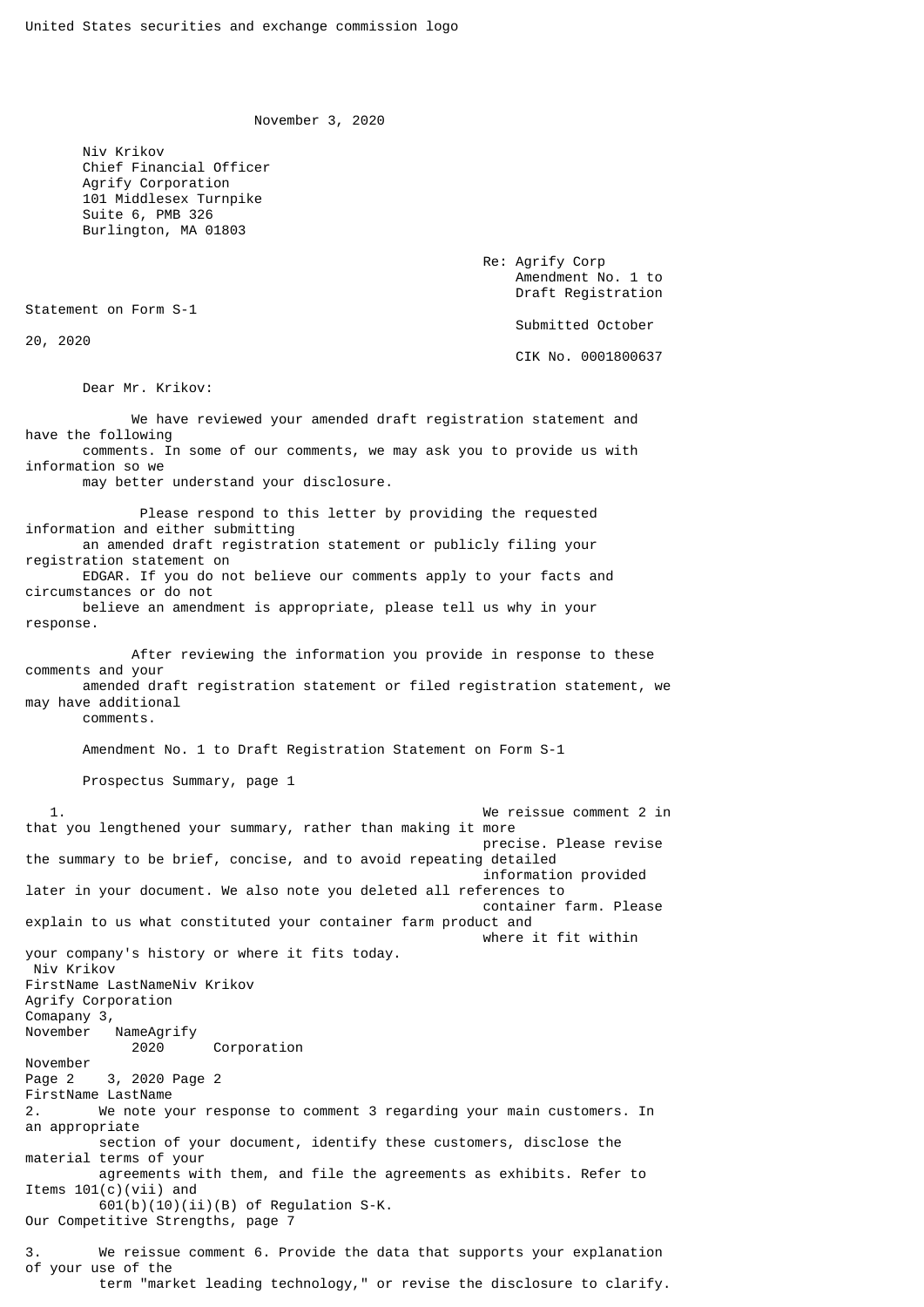In addition, we note you removed the descriptor "leading" with respect to Valiant-America; however, you revised the document to now refer to your Chinese supplier, Inventronics, Inc., as a "leading Asian Manufacturer." Provide the basis for this statement. 4. We note your response to comment 7. As it appears you substantially rely on your deeply integrated relationship with Inventronics, Inc., summarize the agreement in an appropriate section of your document and file it as an exhibit. Refer to Items 404(a) and 601(b)(ii)(B) of Regulation S-K. Industry Overview, page 8 5. We reissue comment 9. Please provide the third-party market data. Summary Financial and Other Data, page 15 Please revise to include cost of sales as part of your statement of operations data. Certain Non-GAAP EBITDA and adjusted EBITDA Financial Measurements and Reconciliation to GAAP, page 16 7. Please refer to prior comment 16. We note your disclosure on page 16 continues to state that the most directly comparable measures for your non-GAAP financial measures are net income and diluted net income per share. However, we see no non-GAAP measures presented or reconciled on a per share basis and diluted net income per share is not provided in the filing. As previously requested, revise to only reference measures presented and discussed in the filing. Capitalization, page 38 8. Please revise the table to include debt as part of your capitalization. Acquisition of TriGrow, page 43 We note your revised disclosure in response to comment 21. Revise to clarify what you mean by a "form of a profits interest investment," without using the term "profits interest investment" in the definition. Clarify CCI's role in this investment, i.e., why did you enter into the contract with CCI to fulfill commitments to TriGrow's shareholders. Also, quantify the payments needed to reach an 18% internal rate of return, and clarify how the Niv Krikov FirstName LastNameNiv Krikov Agrify Corporation Comapany 3, November NameAgrify 2020 Corporation November Page 3 3, 2020 Page 3 FirstName LastName amount payable both decreases to 20% and also terminates when you attain the preferred return. Management's Discussion and Analysis of Financial Condition and Results of Operations Results of Operations, page 50 10. We reissue comment 23. Please explain under the terms of the joint venture how income is allocated between your company and Valiant. 11. We note the revised disclosure in response to comment 24. Further clarify the cause of your increase in selling, general and administrative expenses for the six months ended June 30, 2020 to \$5,003,000 from \$130,000 for the six months ended June 30, 2019. The primary factors you have listed only address \$1,249,000 of expenses. Management's Discussion and Analysis of Financial Condition and Results of Operations Liquidity and Capital Resources, page 53